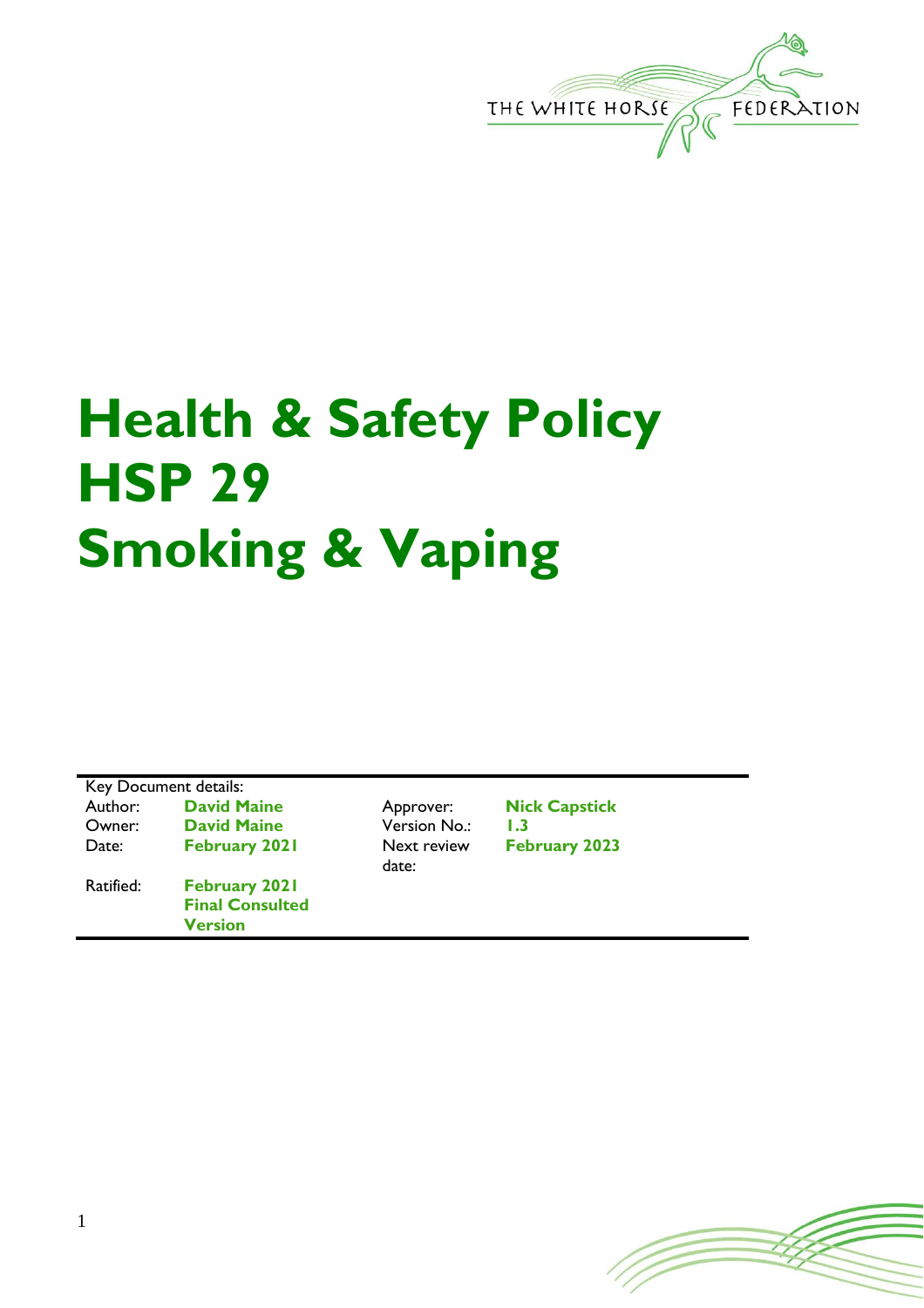

(FF)

| <b>Title:</b>       | HSP 29 Smoking & Vaping                                                                                                                                                                                                                                            |  |  |
|---------------------|--------------------------------------------------------------------------------------------------------------------------------------------------------------------------------------------------------------------------------------------------------------------|--|--|
| Author(s):          | David Maine                                                                                                                                                                                                                                                        |  |  |
| Date:               | February 2021                                                                                                                                                                                                                                                      |  |  |
| <b>Review date:</b> | February 2023                                                                                                                                                                                                                                                      |  |  |
| <b>Application:</b> | It is the policy of The White Horse Federation (TWHF) that Smoking or vaping is not<br>permitted anywhere on TWHF premises                                                                                                                                         |  |  |
|                     | This policy applies equally to all The White Horse Federation (TWHF) employees<br>including agency or casual staff, visitors, contractors, volunteers, pupils and to all premises<br>where TWHF is either the 'employer' or has permitted control of the premises. |  |  |

|                       | <b>Definitions</b><br>For the purpose of this policy, the following definitions apply;                   |                                                                                                                                                                                         |                                                                                                    |  |  |  |
|-----------------------|----------------------------------------------------------------------------------------------------------|-----------------------------------------------------------------------------------------------------------------------------------------------------------------------------------------|----------------------------------------------------------------------------------------------------|--|--|--|
|                       |                                                                                                          | Smoking                                                                                                                                                                                 | Inhaling and exhaling of tobacco or any other plant material or                                    |  |  |  |
|                       |                                                                                                          |                                                                                                                                                                                         | substance                                                                                          |  |  |  |
|                       |                                                                                                          | Vaping                                                                                                                                                                                  | Inhaling and exhaling the vapour produced by an electronic cigarette or                            |  |  |  |
|                       |                                                                                                          |                                                                                                                                                                                         | similar device                                                                                     |  |  |  |
|                       |                                                                                                          | <b>Premises</b>                                                                                                                                                                         | Anywhere on the school grounds including buildings, shelters, vehicles                             |  |  |  |
|                       |                                                                                                          |                                                                                                                                                                                         | and within access gates                                                                            |  |  |  |
| <b>Policy Aims</b>    |                                                                                                          | This policy has been developed to protect all employees, service users, students and                                                                                                    |                                                                                                    |  |  |  |
|                       |                                                                                                          | visitors from exposure to second hand smoke and to assist compliance with the Health                                                                                                    |                                                                                                    |  |  |  |
|                       |                                                                                                          | Act 2006.                                                                                                                                                                               |                                                                                                    |  |  |  |
| <b>Policy</b>         |                                                                                                          |                                                                                                                                                                                         |                                                                                                    |  |  |  |
|                       |                                                                                                          | TWHF is committed to ensuring, so far as is reasonably practicable, the health, safety and<br>welfare of all its employees, students, and any other class of person who may be affected |                                                                                                    |  |  |  |
|                       |                                                                                                          | by its activities or services.                                                                                                                                                          |                                                                                                    |  |  |  |
|                       |                                                                                                          |                                                                                                                                                                                         |                                                                                                    |  |  |  |
|                       |                                                                                                          | Smoking or vaping is therefore not permitted anywhere on TWHF premises.                                                                                                                 |                                                                                                    |  |  |  |
|                       |                                                                                                          |                                                                                                                                                                                         |                                                                                                    |  |  |  |
| <b>Risk</b>           |                                                                                                          | Exposure to second-hand smoke increases the risk of lung cancer, heart disease and other                                                                                                |                                                                                                    |  |  |  |
|                       |                                                                                                          | serious illnesses. Ventilation or separating smokers and non-smokers within the same                                                                                                    |                                                                                                    |  |  |  |
|                       |                                                                                                          | airspace does not completely stop potentially dangerous exposure.                                                                                                                       |                                                                                                    |  |  |  |
| <b>Responsibility</b> |                                                                                                          |                                                                                                                                                                                         |                                                                                                    |  |  |  |
|                       |                                                                                                          | This responsibility is discharged primarily at the line management/operational level.                                                                                                   |                                                                                                    |  |  |  |
|                       |                                                                                                          | <b>Roles &amp; Responsibilities</b>                                                                                                                                                     |                                                                                                    |  |  |  |
|                       |                                                                                                          |                                                                                                                                                                                         |                                                                                                    |  |  |  |
| $\mathsf{I}$ .        |                                                                                                          |                                                                                                                                                                                         | Roles and responsibilities are defined in HSP 2 Organisation.                                      |  |  |  |
|                       |                                                                                                          |                                                                                                                                                                                         |                                                                                                    |  |  |  |
|                       | Any specific actions are detailed in the arrangements section below.                                     |                                                                                                                                                                                         |                                                                                                    |  |  |  |
|                       | <b>Arrangements</b>                                                                                      |                                                                                                                                                                                         |                                                                                                    |  |  |  |
| $\mathsf{L}$          | <b>Implementation</b>                                                                                    |                                                                                                                                                                                         |                                                                                                    |  |  |  |
|                       |                                                                                                          |                                                                                                                                                                                         |                                                                                                    |  |  |  |
|                       |                                                                                                          |                                                                                                                                                                                         | There is a no smoking policy on all WHF sites. All staff are obliged to adhere to, and support the |  |  |  |
|                       | implementation of the policy. Visitors, contractors, or consultants shall be informed of the policy upon |                                                                                                                                                                                         |                                                                                                    |  |  |  |
|                       | arrival at the school site. All new staff will be informed of the policy as part of their induction.     |                                                                                                                                                                                         |                                                                                                    |  |  |  |
|                       |                                                                                                          |                                                                                                                                                                                         |                                                                                                    |  |  |  |